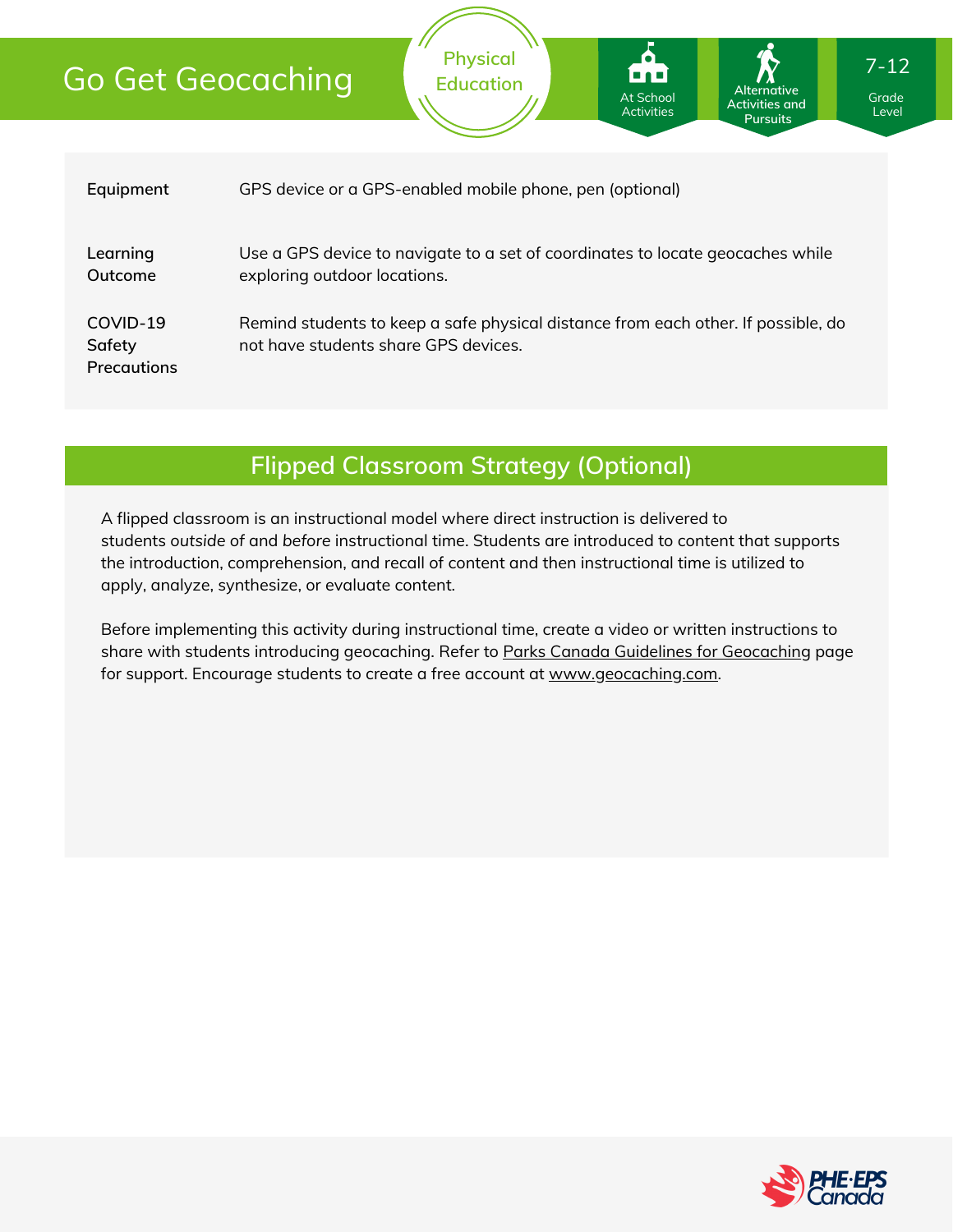# Go Get Geocaching

**Physical Education**

## **Activity Description**

Provide students with an introduction or review to geocaching. If utilizing a flipped classroom strategy, remind students to apply what they learned in advance of the activity.

Take time to review safety considerations and emergency protocol with students in advance of playing. Ensure that students have access to a GPS device as well as a free account at [www.geocaching.com.](http://www.geocaching.com/) Encourage students to log into their account and locate a nearby geocache. Students use their GPS device to locate the geocache and log it into their [www.geocaching.com](http://www.geocaching.com/) account. If students locate geocaches that have a log book, they can log their information there as well. Note that some geocaches have items (e.g., keychain, bracelet, magnet, etc.) that can be traded when the geocache container is located. Communicate with students if this is an option and share that the rule of thumb in geocaching is that if you take something, you leave something of equal or higher value. Provide students with an allotted amount of time to search for geocaches and communicate a central location where you will be so they can connect for support as needed.

# **Physical Education Competencies**



#### **MOVE**

**Develop psychomotor skills, tactics, and strategies that facilitate a variety of physical activities across diverse environments.**





**Develop cognitive skills and strategies for a variety of movement contexts that THINK**

**facilitate critical thinking, decision making, and problem solving.**



#### **FEEL**

**Develop affective skills and strategies that facilitate healthy and safe relationships with themselves, with others, and with their environment.**



### **ACT**

**Practice behaviour skills and strategies that facilitate movement competence and confidence.**



#### **Reflection Questions**

Reflection is important to support learning during physical education. Consider asking students the reflection questions below and discuss the answers together.

- *How do you think geocaching differs from other types of physical activity?*
- *What was your biggest challenge in locating a geocache?*



Grade Grade Level Level

7-12

Activities and **Pursuits** 

**Alternative**

At School At School Activities Activities